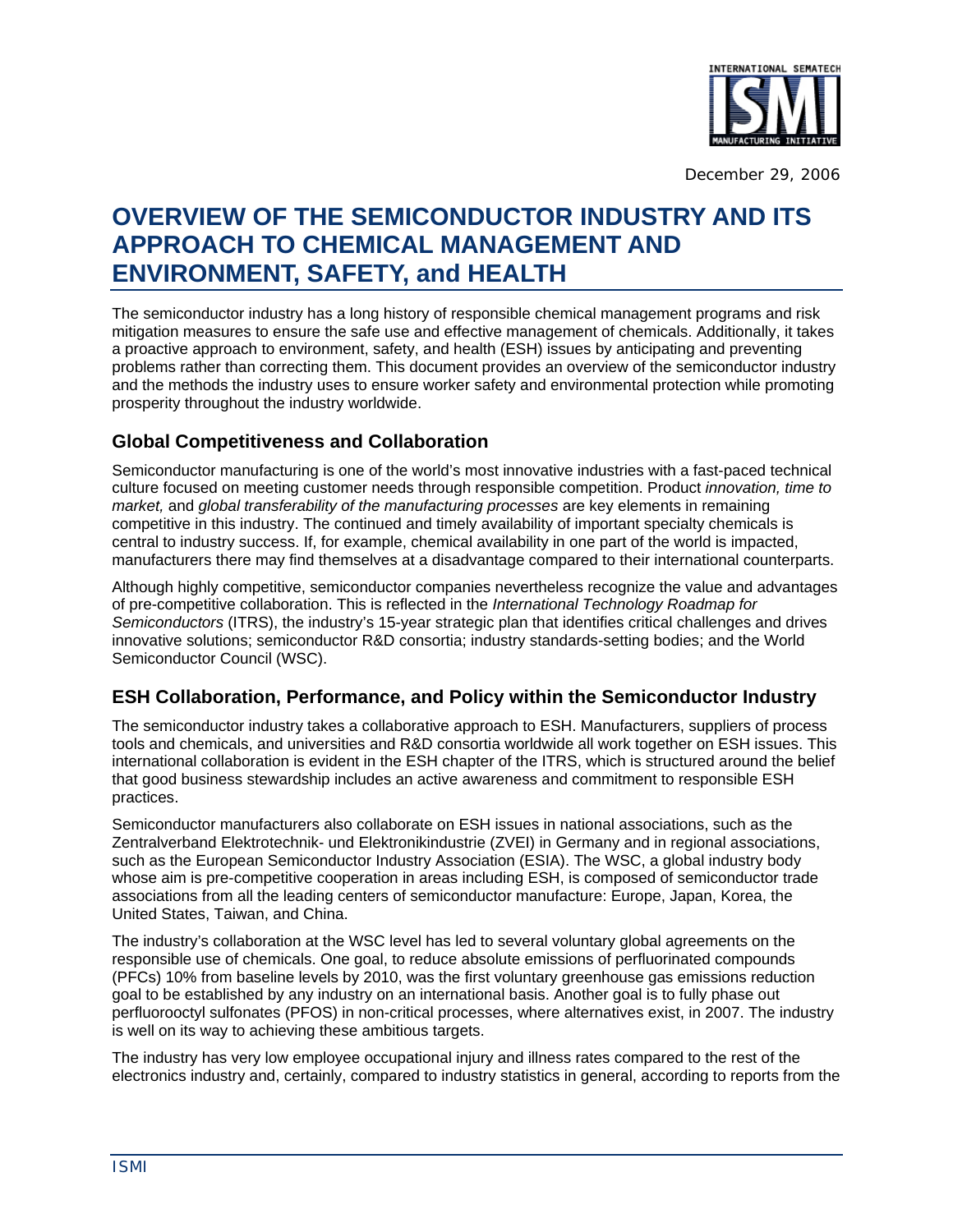

U.S. and Europe. As a matter of course, the vast majority of European semiconductor fabs have ESH management systems in place (ISO14001, OHSAS18001 EMAS or equivalent).

The industry makes continuous investments based on scientific findings and technological improvements to support its commitments. It maintains a safe and healthy work environment for employees and promotes safe and health-conscious work practices. It promotes international cooperation in chemical management using scientific evidence, health assessments, and risk assessments as the basis for effective workplace and community protection. The industry also supports international collaborative R&D efforts to create the science, technology, and educational methods to remain a leader in safe and environmentally conscious manufacturing.

## *SEMICONDUCTOR MANUFACTURING AND RISK MANAGEMENT MEASURES*

#### **Semiconductor Manufacturing**

The semiconductor manufacturing cleanroom (commonly called the "fab" for fabrication facility) is a unique manufacturing environment characterized by perhaps the cleanest air found in any industry. In a typical fab manufacturing microchips, the temperature, humidity and particle contamination in the air are tightly controlled. Only 100 particles 1/10000 of a millimeter or larger in diameter per cubic meter are tolerated. Uncontrolled chemical vapors and gases are equally unacceptable because of their potential to contaminate wafers; chemical vapor control systems further enhance a safe and healthy working environment.

A microchip is manufactured in layers; as many as two dozen can contain millions and sometimes over a billion conductors, insulators, and transistors in a single microchip. The basic manufacturing process is simple in concept but complex in practice, with over 300 manufacturing process steps on as many as 80 different pieces of manufacturing equipment. The process starts with a blank wafer, typically silicon. Each wafer can contain several hundred microchips. In simple terms, semiconductor manufacturing uses chemicals to create functionality by adding and removing layers on the wafer. In this way, many interconnected layers that form the circuit within the microchip are built and replicated across the wafer.



**Semiconductor Wafer with Devices FIB Cross-Section of Finished Microchip (75–300 mm diameter) Microprocessor in Package** 





Through a process known as photolithography, a microchip pattern is transferred onto a wafer. Diffusion and ion implant add metal molecules that give the silicon a particular electrical characteristic, creating transistors on the wafer. Metallization lays down the "wiring" of the microchip. Etching removes material from the wafer by energizing gases in a vacuum or by exposing the wafer to wet chemistries. Then, during assembly, the individual microchips are sawn from the wafer, mounted on a metal frame, and encapsulated in a "package."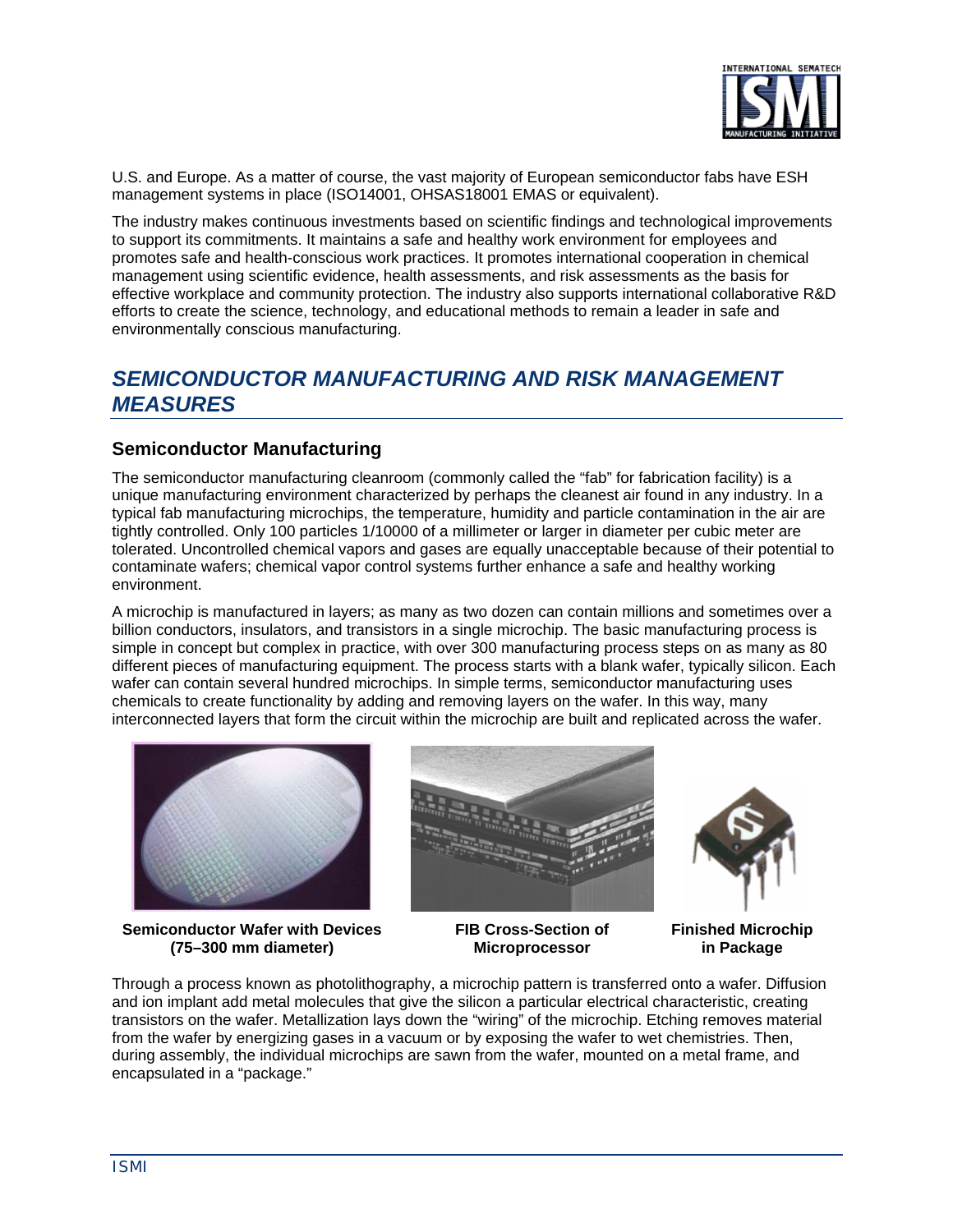

#### **Chemicals Used In Semiconductor Manufacturing**

The semiconductor industry uses many chemical materials in the production of microchips. These materials are typically used in the manufacturing process and do not remain in the final product. Semiconductor process chemicals can be generally categorized as follows:

Aqueous solutions such as acids and bases are used to chemically etch or clean the surface of the wafer. Examples: hydrochloric acid, sulfuric acid, ammonium hydroxide, tetramethylammonium hydroxide, ammonium fluoride, hydrofluoric acid.

Specialty gases are typically used in relatively small quantities as precursors to deliver a substance such as arsenic or tungsten onto the wafer or into the silicon lattice. Other specialty gases dry-etch a pattern onto the surface of the wafer. Examples: silane, phosphine, tungsten hexafluoride, arsine, carbon monoxide, fluorocarbons, nitrogen trifluoride.

Organic compounds are generally solvents, some of which are used as constituents in specialty chemicals. These chemicals clean the wafer. They are also part of the photolithography process. Examples: isopropanol, propylene glycol ethers, acetone, n-Methyl Pyrrolidone.

Metallic compounds are applied to the wafer in specific locations to create transistors or are used to plate wafers to provide electrical connections. Examples: copper sulfate, aluminum oxide, titanium oxide.

#### **Risk Management Measures Related to the Use of Chemicals**

Risk management measures (RMMs), often exceeding regulatory requirements, are in place in the semiconductor industry as the result of numerous guidelines developed through Semiconductor Equipment and Materials International (SEMI) and collaboration between suppliers of process tools and chemicals and semiconductor manufacturers.

RMMs—such as chemical assessment, selection and control procedures, hazardous gas management systems, segregated exhaust systems, safety interlocks, and spill control/prevention—are common in semiconductor fabs. New fabs use totally enclosed processes, automation, and chemical delivery systems to create a barrier between workers and the process and to protect against chemical and physical hazards in the work environment. In many cases, secondary and even tertiary redundancy to these controls ensures that the necessary protection will be provided if one control fails. Because of the considerable control measures within a state-of-the-art semiconductor fab, under normal operating conditions, workers are not exposed to chemical or physical hazards. Numerous voluntary guidelines developed by the industry promote manufacturing equipment designs that minimize risk to workers whether during normal operation or during maintenance procedures. In addition to the safety systems such as interlocks and automated purge systems that protect workers during maintenance when normal risk management measures may have to be bypassed, workers use personal protective equipment to ensure their safety.

Following is a small sampling of the many RMMs in semiconductor manufacturing. See the Risk Management Measures table below for additional RMMs.

Exhaust systems are designed to remove chemical vapors or gases at the equipment level; systems are typically segregated to ensure proper handling and treatment and to prevent reactions between incompatible substances (e.g., acids, bases, solvents). Where necessary, exhaust abatement systems are incorporated into the exhaust scheme to treat the exhaust and minimize environmental emissions.

Waste management measures are applied according to the waste avoidance hierarchy. Solvent liquid waste is collected separately, preventing untreated liquids from entering the water environment. In those cases where treatment is not possible (e.g., some solvents), these spent chemicals are collected and shipped to vendors for re-use after purification or to approved treatment and disposal facilities. Solid nonhazardous and hazardous waste is minimized at the stage of generation, segregated, re-used, recycled, or disposed.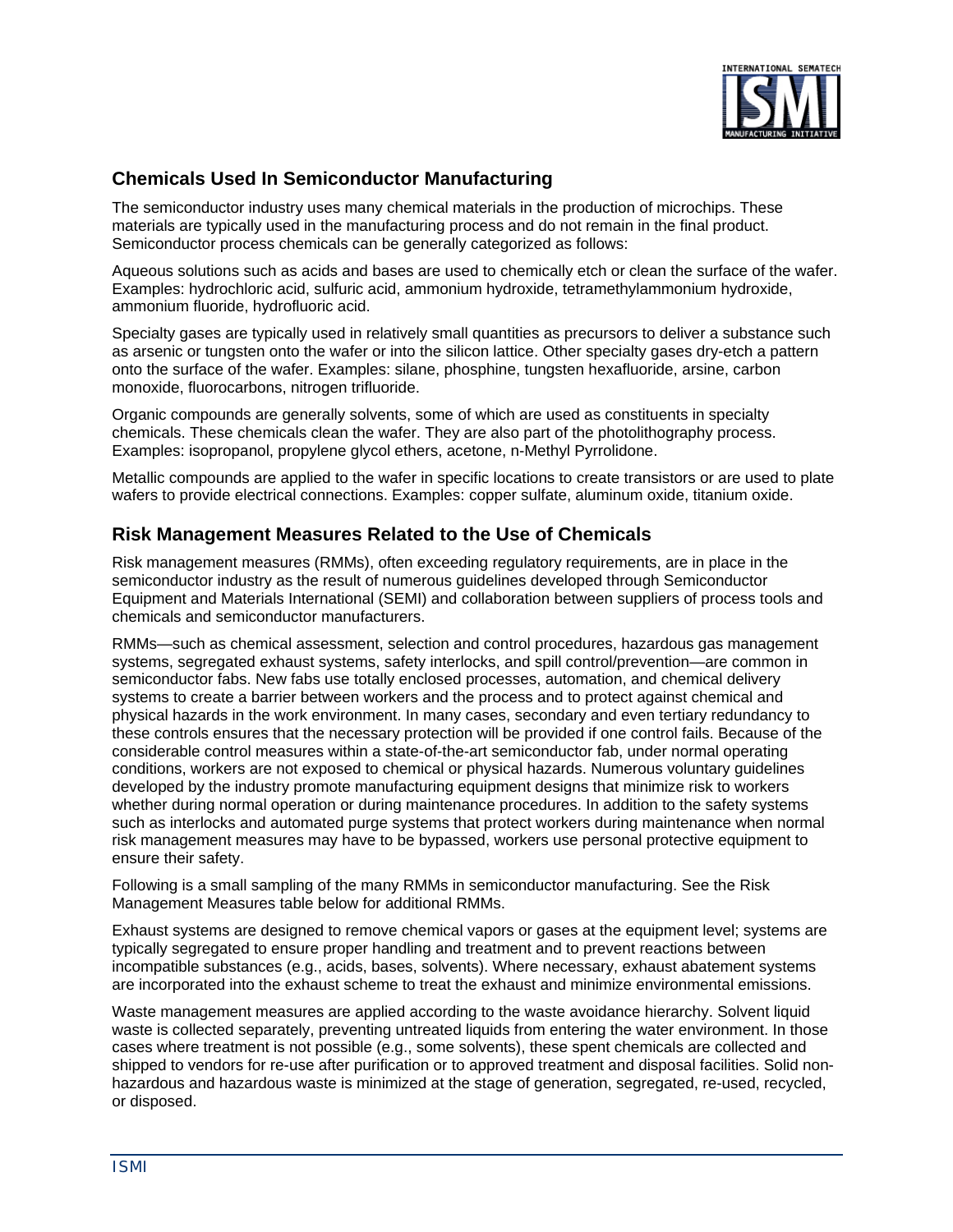

Wastewater treatment facilities are installed to treat wastewater streams not amenable to internal recycling or reuse.

Environmental spill prevention methods such as double-containment spill control in manufacturing and chemical distribution areas and double-walled piping minimize the risk of seepage into the soil.

Automation separates workers from the manufacturing process. The typical large modern manufacturing fab has highly automated production equipment, minimizing workers' exposure to chemical or physical hazards.

In newer fabs, chemicals are typically delivered to a process by an automated chemical delivery system, often from a remote location. For the most commonly used process chemicals, bulk chemical delivery systems (BCDS) minimize the need for chemical handling and eliminate the hazards of manually pouring chemicals at process stations.

Gas cabinets for enclosing and exhausting potentially hazardous leaks from gas cylinders are specifically designed by and for the semiconductor industry. These gas cabinets include safety features appropriate for the application, including steel construction, self-closing doors, negative ventilation, automatic fire sprinkler systems, excess flow sensors, gas leak monitoring, and automatic shutoff.

Sub-atmospheric gas systems developed for the semiconductor industry now deliver some hazardous gases in a way that eliminates the risks that otherwise accompany the use of high pressure gas cylinders. Rather than a constant pressure system, these are more like on-demand delivery systems based on the properties of the chemical material delivered.

|                                               | Control Measures<br>for Safe Use | Control Measures<br>Environment<br>for | Waste Management<br>Chemical Delivery<br>Controls | Solutions<br>Aqueous | Gases<br>Specialty | Organic Compounds | Metallic Compounds |
|-----------------------------------------------|----------------------------------|----------------------------------------|---------------------------------------------------|----------------------|--------------------|-------------------|--------------------|
| <b>Chemical Management</b>                    |                                  |                                        |                                                   |                      |                    |                   |                    |
| Chemical Assessment and Selection             | $\checkmark$                     | $\checkmark$                           | $\checkmark$                                      | ✓                    | ✓                  | $\checkmark$      | ✓                  |
| Chemical Tracking and Control                 | $\checkmark$                     | $\checkmark$                           | $\checkmark$                                      | $\checkmark$         | $\checkmark$       | $\checkmark$      | $\checkmark$       |
| <b>Process Level Controls</b>                 |                                  |                                        |                                                   |                      |                    |                   |                    |
| Robotic Wafer Transport and Handling          | ✓                                | $\checkmark$                           |                                                   |                      |                    |                   |                    |
| <b>Bulk Chemical Delivery Systems</b>         | $\checkmark$                     | $\checkmark$                           | $\checkmark$                                      | $\checkmark$         |                    | $\checkmark$      |                    |
| Automated Gas Management and Delivery         | $\checkmark$                     | $\checkmark$                           | $\checkmark$                                      |                      | $\checkmark$       |                   | $\checkmark$       |
| Automated Spill Control and Leak Sensors      | $\checkmark$                     | $\checkmark$                           |                                                   | $\checkmark$         | $\checkmark$       | $\checkmark$      | $\checkmark$       |
| Safety Interlocks and Energy Isolation        | $\checkmark$                     |                                        |                                                   |                      |                    |                   |                    |
| <b>Totally Enclosed Process with Exhaust</b>  | $\checkmark$                     | $\checkmark$                           | $\checkmark$                                      | $\checkmark$         | $\checkmark$       | $\checkmark$      | $\checkmark$       |
| <b>Exhaust Management</b>                     | $\checkmark$                     | $\checkmark$                           | $\checkmark$                                      |                      |                    |                   |                    |
| Integrated Fire Protection Systems            | ✓                                | $\checkmark$                           |                                                   | ✓                    | $\checkmark$       | $\checkmark$      | $\checkmark$       |
| <b>Gas Management</b>                         |                                  |                                        |                                                   |                      |                    |                   |                    |
| Sub-atmospheric Gas Sources                   | $\checkmark$                     | $\checkmark$                           |                                                   |                      |                    |                   | $\checkmark$       |
| Specially Designed Gas Cabinets/Manifolds     |                                  |                                        |                                                   |                      |                    |                   |                    |
| • Auto leak detection, flow control, shut-off |                                  |                                        |                                                   |                      |                    |                   |                    |
| Remote gas storage                            | ✓                                | ✓                                      |                                                   |                      | ✓                  |                   |                    |
| Auto-purge gas lines                          |                                  |                                        |                                                   |                      |                    |                   |                    |
| Integrated fire safety systems                |                                  |                                        |                                                   |                      |                    |                   |                    |
| <b>Delivery Containment Systems</b>           | ✓                                | ✓                                      | ✓                                                 |                      | ✓                  |                   | ✓                  |

#### **Risk Management Measures**